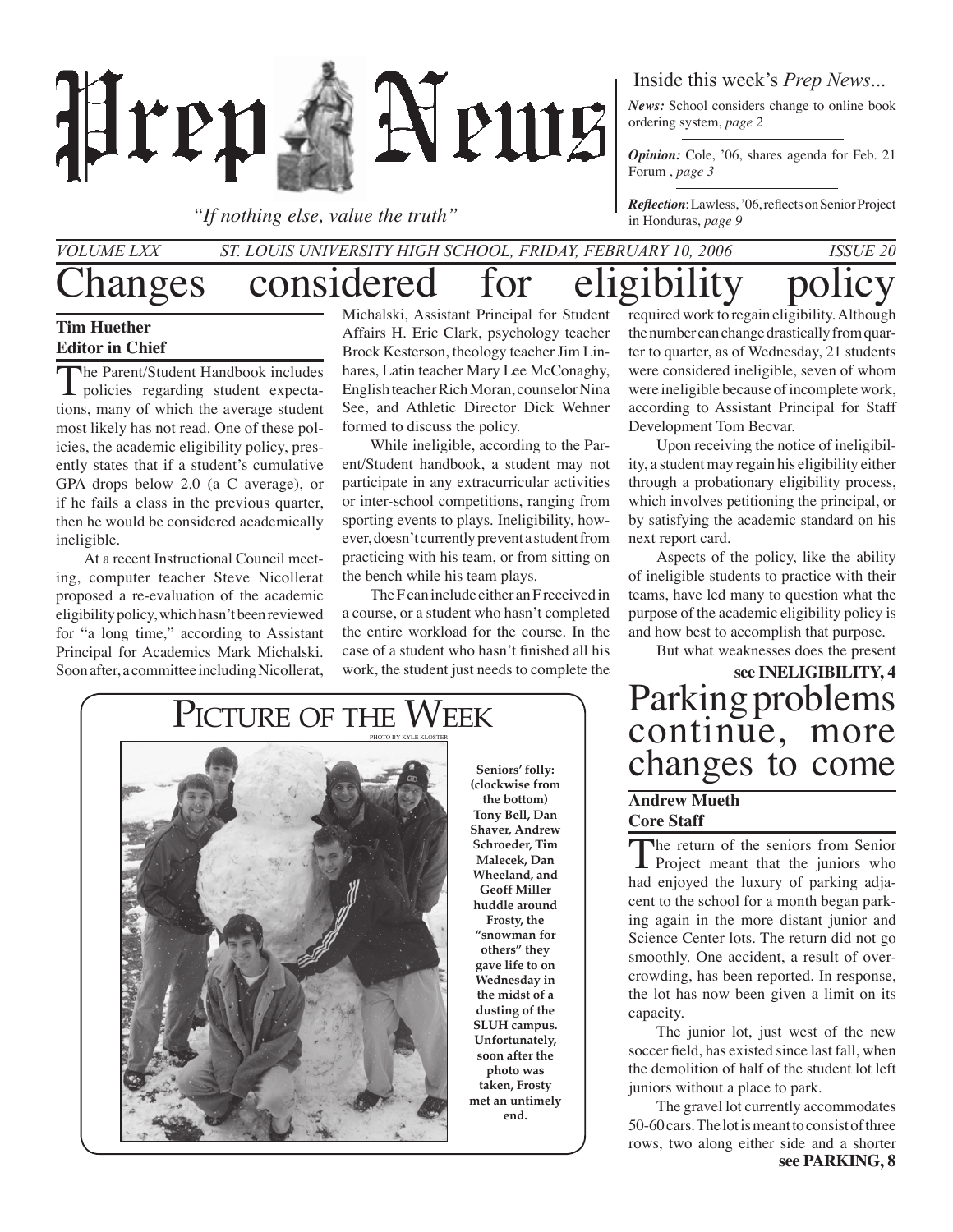### **News**<br> **Considers moving online** bookstore considers **Timo Kim**

#### **Editor**

The SLUH administration over the past  $\blacksquare$  several years has looked into the possibility of shifting book orders from the current bookstore to an online ordering system. Food Service currently staffs the bookstore and runs the book days with help from Mother's Club volunteers. However, with a system of online book orders, the school would instead supply a web-based textbook supplier with a list of necessary titles, and parents and students could then log onto the site and order the books.

An online book system remains a preliminary proposal that is undergoing research and consideration. However, the mere mention of technology and the internet can send Luddites into frenzied alarmist predictions of incredible losses in history, character, and tradition. So what does SLUH really stand to gain or lose from adopting such a system?

Currently, SLUH operates the book sale to provide a central location for its students to purchase the correct version or edition of

classroom texts. As far as existing collective memory stretches, the SLUH bookstore has always operated the same way. Each year, SLUH orders books based on the enrollment in classes and assumptions about the number of students who will buy books from other locations. SLUH recoups the cost through book sales during the year, adding a small margin to the price to cover shipping costs and the salary of the part-time employee staffing the bookstore.

Although the price of many textbooks remains quite high, SLUH attempts to keep prices as low as possible by ordering books early to obtain discounts on sent-back books, having volunteers man the Book Days, and raising prices only to cover the shipping and employment costs.

"Food Service manages the bookstore based on instructions from SLUH. … It is a break-even operation," said Associate Vice President for Advancement and Planning Robyn Pilliod, who coordinates apparel sales in the bookstore. "It was very interesting to me that SLUH is the only school that does not have a profit factor. Some (profit factors) are a lot, some are modest, but (SLUH) has none. … Our bottom line is providing books to our students at the lowest possible cost."

SLUH's investigation of online book ordering has been inspired primarily by an attempt to increase both convenience for parents and book ordering efficiency. The SLUH administration felt that an online system could eliminate the massive crowds that flock to the book days in August and the time parents spend driving to and from school and waiting in the long lines.

"Online book ordering would replace book day. The parents would visit the (SLUH) site … and there would be an icon for online book ordering," Pilliod said. "The benefits would be the convenience for parents. They wouldn't have to visit the campus. … Convenience is the biggest (thing) not only on the part of the parents but also the school."

**see BOOKSTORE, 11** Said SLUH and Cor Jesu parent Joan Aiazzi, "The online system works really well,

## amson speaks of Mary and seminary

#### **Kevin Michniok Reporter**

Charlie Samson, '05, came to the Currigan Room to speak on St. Louis De Montfort and Mary the Mother of God during Activity Period on Tuesday.

Samson recently entered Kenrick Seminary and is currently in the sixth month of his study to become a priest. His speech primarily focused on St. Louis De Montfort, a French priest, and his views of Mary's divine nature.

"Mary conceived us all. She is our spiritual mother, the perfect mother. We desperately need her in time of need because we are contingent beings," Samson said at the beginning of his speech.

Samson also commented on how Mary was declared as "Theotokas" or "Mother of God" at the Council of Nicea in 325 AD.

"Mary and Jesus are so closely related that the spirit of Mary was the spirit of God. Just as when Christ obeyed Mary, he was obeying God as well. Mary is the perfect blueprint, a Christian model for all to follow. If mankind admits they're weak and

everything about them is from God's grace, then God will truly enter their lives."

 Eleanora McCarthy, head of the Sodality of Mary, commented on Samson's presention, saying, "I think he did a great job of explaining the writings of St. Louis De Montfort and the explanation of how to pray the rosary."



**Charlie Samson, '05, speaks to the Sodality of Mary on St. Louis De Montfort's writings on the Rosary. Samson, enrolled in Kenrick-Glennon seminary, also spoke about life in the seminary.**

Samson also said that when we pray the Rosary, we don't always say the words with meaning. Saying prayer is a routine, and often people just say it as a habit in Mass rather

than critically thinking through it, he said.

photo by dan Everson A question and answer session was held after Samson's speech. One of the questions asked of Samson was his opinion on the situation of the Polish parish of St. Stanislaus. Samson replied that St. Stanislaus is in a schism and that it is the Vatican, rather than the St. Louis archdiocese, that is calling for the church doctrine to be enforced.

> Sophomore Brett DeLaria, chair of the Sodality, said, "Overall his speech was very good. He emphasized Mary as the 'Christian Model' but also made a connection of Mary to God through significant grace. His talk on Kenrick Seminary helped me with my thoughts of the priesthood."

> Sophomore T.J. Keeley said, "I really liked how he was so full of energy and how he was willing to tackle the hard issues of today's society, so that we can understand our religion more."

If anyone is interested in talking to Samson about the priesthood or for information on Kenrick Seminary, you can email him.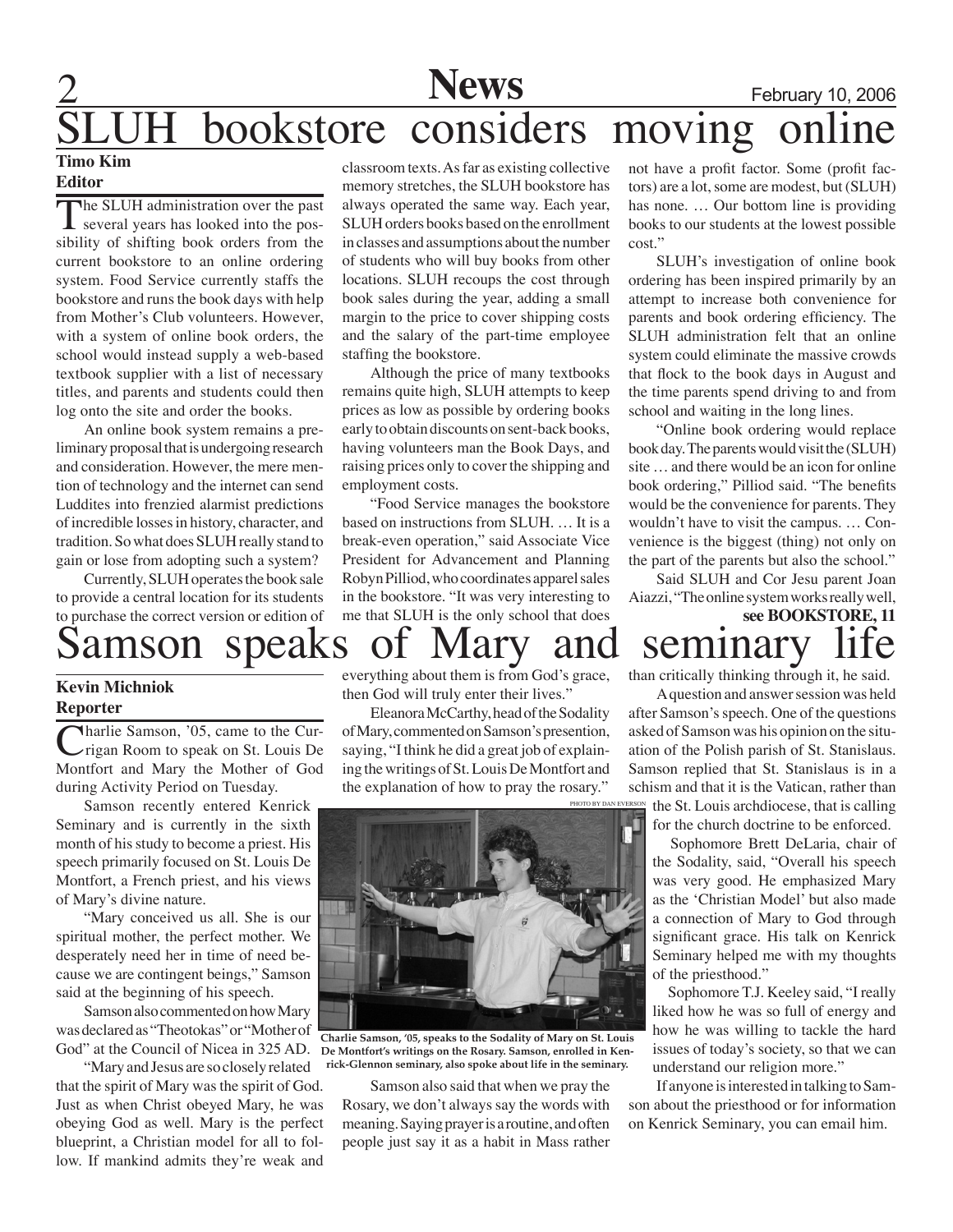### LETTER TO THE EDITORS Cole, '06, announces agenda for Forum

#### To the editors:

STUCO will be having the third forum of the year on Tuesday, February 21. Mark your calendars. We have been listening to critiques and criticisms, assessments and analysis, and are determined to make the forum a place for broad student involvement and participation. In order to do this, we are letting you, the student body, know ahead of time what will be on the main agenda for the meeting.

First, Dr. Schenkenberg will speak about what the faculty and administration have done in the last three years to "best administer to students who may have sexual identity issues." As some of you may remember, this was a hot topic a few years ago regarding some of the school's policies, but it seems now that many are unaware of what is being done about the issue. There will then be time to ask specific questions to Dr. Schenkenberg about any school policy regarding this issue.

Also on the agenda for the forum will be an update on the House of Governors. Anyone with questions, comments, or concerns on this topic is also urged to attend.

 Early next week we will be sending out a letter to the faculty reminding them of the forum and asking for their assistance in trying to keep this Activity Period as free as possible, as well as encouraging their attendance at the forum. We realize that there will always be conflicts, but we have done our best to try to find an open date.

We really believe that a successful forum depends on you, the student body. Yes, it is mandatory for homeroom reps and STUCO officers to be there, but the forum is not a STUCO meeting. It is intended as a way for you to voice your opinions on not only what we are doing right and what we are doing wrong, but also a chance to speak openly about anything going on around the school, with the administration, faculty, and students present.

It is one of our goals to be a bridge between the students and administration. STUCO is made up of your elected leaders, and we are here to represent you. We would like to think that if there is a problem, we can help do something about it, but STUCO's mouth is only as loud as the voices that back it. So please: be it a question about the dance policy, the House of Governors, the parking situation, the dress code, Vision 2000, or a desire to be involved in any of the issues that affect students at St. Louis U High, come to the STUCO forum on Tuesday, February 21.

Connor Cole **STUCO** 

## Winkeler, '07, weighs in on Facebook policy

To the editors:

The *Prep News* recently published a letter written by Dan Finucane, '06, regarding the SLUH administration's latest letter regarding the usage of Internet sites, particularly Facebook. I agree with Mr. Finucane that as students of St. Louis University High School, we have a responsibility to uphold the image of our school even outside the walls of school. However, I believe the way in which the administration has addressed this issue will create just as many negative results as it has created positive outcomes.

 The major issue with the letter is the vague guidelines that it lays out. Displays of underage drinking and other such illegal acts are obviously in conflict with the "philosophy of SLUH" and the "ideals of Jesuit Education" as mentioned in the letter sent home to the parents, but there is much confusion over what is in accordance with SLUH's guidelines beyond illegal activities.

Mr. Finucane states that defining inappropriate behavior should not be an issue because "SLUH students are intelligent, Catholic leaders." The problem with this statement is that he is assuming that as SLUH students we have unanimous views of what is right and wrong. Such an assumption is fragile in a diverse atmosphere like SLUH. It would be interesting to see how constant the judgment calls of 100 SLUH students would be if they were asked to classify whether a specific opinion was appropriate or inappropriate about a teacher they disliked posted on someone's Facebook wall.

I am confident, as an "intelligent Catholic leader," that there would be a significant split in the students' opinions on whether a specific comment was inappropriate. This is a dilemma because SLUH is a melting pot of diverse people who will have differing views, and it is up to the administration to provide us with guidelines

in which to develop our own, unique selves by sharing our outlooks with others in the SLUH community.

Mr. Finucane goes on to state, "The administration doesn't define inappropriate behavior because doing so creates loopholes that students can get around and also makes each case presented to them equal." If the SLUH administration is afraid of loopholes, why do they create specific guidelines for dress code, tardiness, and other topics?

 The fact is: specific guidelines are necessary to run an efficient and peaceful atmosphere. Having a set of regulations allows Mr. Clark to assume a student with his shirt un-tucked knows that he is susceptible to punishment. Mr. Clark cannot rely on the fact that the student knows to tuck in his shirt because he is an "intelligent Catholic leader." He needs to set rules in order for us to behave in a manner he expects a SLUH student to behave. As with the un-tucked shirt, students who post comments to friends on Facebook have to know their limits. Students cannot simply call and ask a faculty member at 10 o'clock at night if it is okay to post a comment. Is it wrong for a student to post on his friend's wall saying how upset he is with a teacher for taking points off his homework? A set of predetermined guidelines created by adults with strong morals eliminate discrepancy in the opinions of adolescents who are still developing their views.

I believe that, despite issues of privacy rights, and the disruption of student-administration relationships and SLUH's ability to view our profiles, the main issue involves the indistinct guidelines addressing the kind of materials that may get a student in trouble. Mr. Landis and Mr. Finucane both agree that students should clean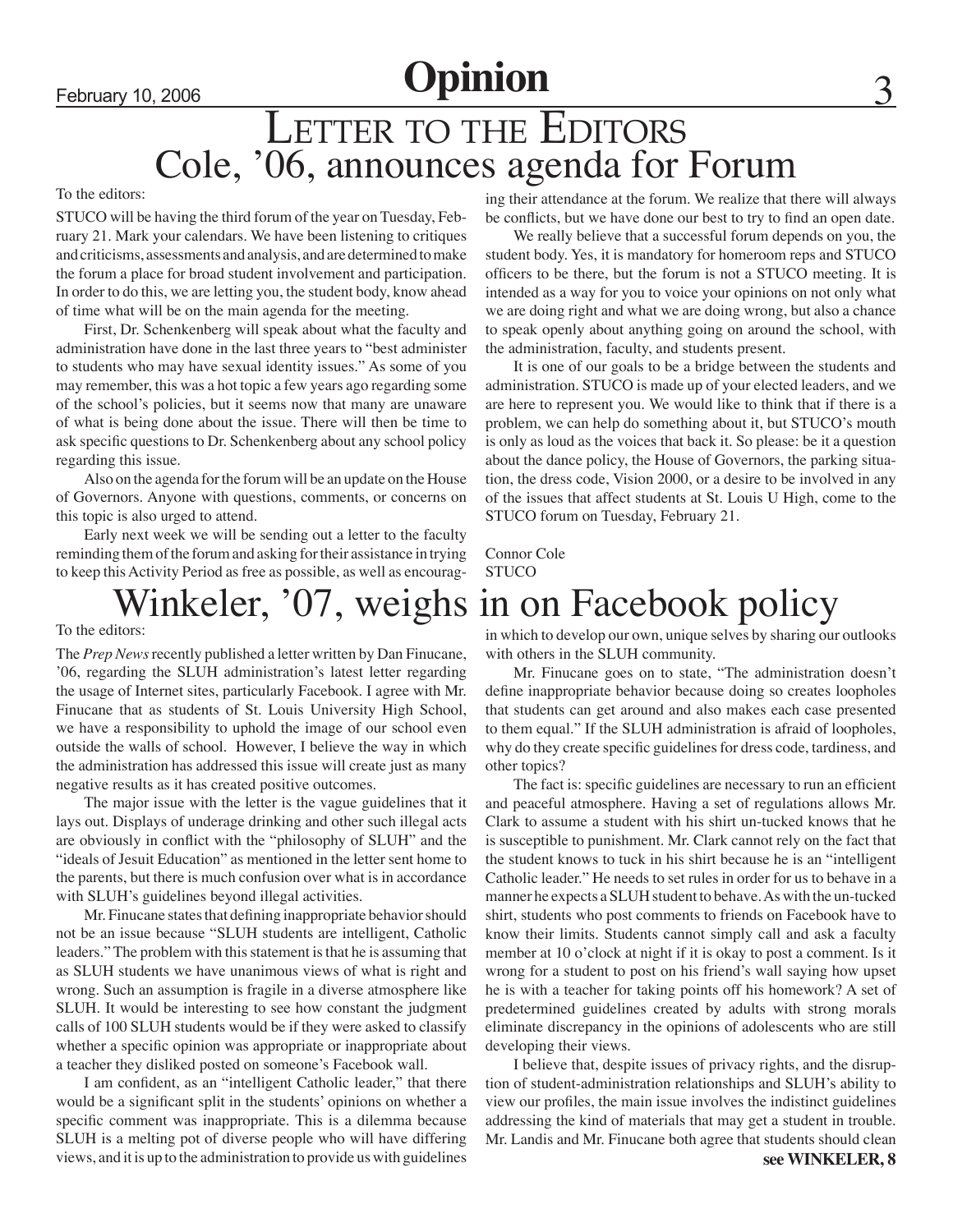### **News** February 10, 2006 Ineligibility

#### (from 1)

policy contain, and how could the policy be strengthened? Students and faculty, even those within the committee, hold widely varying opinions.

Michalski outlined the purpose of the present policy: "As the policy reads right now, it's designed, number one, to provide students with additional time to do the work they need to do, because obviously they're having some struggles academically, so to provide time and also to provide some additional motivation to pick up their academic work."

Nicollerat sees one major weakness in the present policy: "Why does the very same policy that impacts the kids that are involved in activities have absolutely no impact on a kid that's not involved? … Instead, let's look at a policy that will have an impact on all the kids, and not a punitive impact, like 'You can't do something, and somehow you're supposed to get better at your grades,' but a policy that says, 'Hey, you've got to do this (to improve your work)."

He mentioned one possible way to help both kinds of students. "The policy that I would propose … is a policy that we could identify: what kind of academic ineligibility do we have? Do we have a boy that's completely overwhelmed here? An F, three D's, two C's, completely overwhelmed? He's definitely going to need, during one of his free hours, an academic coach to help him get organized, and you know, he needs help in lots of areas. That's one kind of ineligibility.

"The second kind of ineligibility is a guy that's got a B average, but he's failed a class. He's at 62.2 (percent) in a class. … He probably doesn't need that academic coach like that other boy, but he definitely needs to meet with his teacher for that particular class. So he needs to be meeting with that particular person a definite number of times in a week, maybe three times a week. So now, what I'm saying is if we can identify the cause of the ineligibility, we can prescribe some kind of reasonable solution.'

One student who had been academically ineligible and fit the latter profile said, "(The academic eligibility policy) did not help me because my problem, when I got placed on academic ineligibility, I struggled in English.

Third quarter for freshmen, sophomores, and juniors is all Shakespeare, and I just struggled in Shakespeare. I passed all other aspects of English, just that I struggle with Shakespeare a lot. So I felt like it was unfair. I do understand the policy, but just because I struggled in one aspect of English, even though I accomplished B work for English the (other) quarters, I was academically ineligible for lacrosse, just because I guess lacrosse season (coincided with Shakespeare)."

When told of Nicollerat's suggestion, the student said, "I think that would help a lot more than just saying someone can't play sports, because … I understand that it's sort of a punishment, but you also want them to improve. Well, sometimes they don't want to improve on their own, so they'd be forced to

*"The problem with all policies, it seems to me, is that they're designed for the good of the majority. And the question becomes, 'What if that policy doesn't serve an individual?' And that's just a tough call." —Rich Moran*

improve. So I think by meeting with teachers, that could really improve their studies instead of just trying to take away something. It could be more of a positive learning and building instead of a negative one, by not allowing them to play a sport."

 Kesterson agreed with Nicollerat's approach, treating each student differently according to his own situation. "For some (students) it's not really a time management issue. It's more of a mental block with a particular class, and so I don't know if treating (students with time management issues and those with mental blocks) the same way is necessarily the way we should go about it. I think that this blankets everybody, the policy

that we have. … If we can look at it on a case by case basis, that might be a better way."

Kesterson also seemed to agree with some sort of a mandatory study period for some students. "We need to cater to the students because if we just send them home from practice, what are they going to be doing anyway? We don't know. So, if we can kind of manage their study skills here at school, that would be another way we could try to improve their academic standing somehow," he said.

Moran offered a different viewpoint of the present policy and some of the propositions: "I think the value of the ineligibility policy is the effect it has on students who don't become ineligible, that I know there are students out there who see what they need to do to retain their eligibility, and they work accordingly. If what they saw was, 'Well, there's going to be a committee that's going to meet and talk about this and have a case by case discussion,' it seems to me that the policy wouldn't shepherd them in the right direction. It wouldn't be a clear enough signal about what they have to do, what they have to accomplish in order to retain their eligibility. So I don't know whether the whole purpose of an ineligibility policy would be lost there, which is admonitory."

Another student who has been academically ineligible saw the two sides to the policy: "It gave me time, but it was up to me, I had to use the time. … I guess (how effective the policy is) depends on the person."

He continued, "The punishment part of it brought how serious it was into perspective, but it didn't force (me) to study." He suggested that a student who is struggling academically try to get a tutor of some sort, especially a peer who can help transfer their understanding of the subject matter in a potentially more understandable way than an adult.

Moran did see one place that the policy could be changed, "A single F can make you ineligible. I can understand somebody who's got all A's and B's, but who's got a block in a certain course, that an F in that course seems like it might be more of a random event rather than a result of general irresponsibility.

**see ILLEGIBILITY, 8**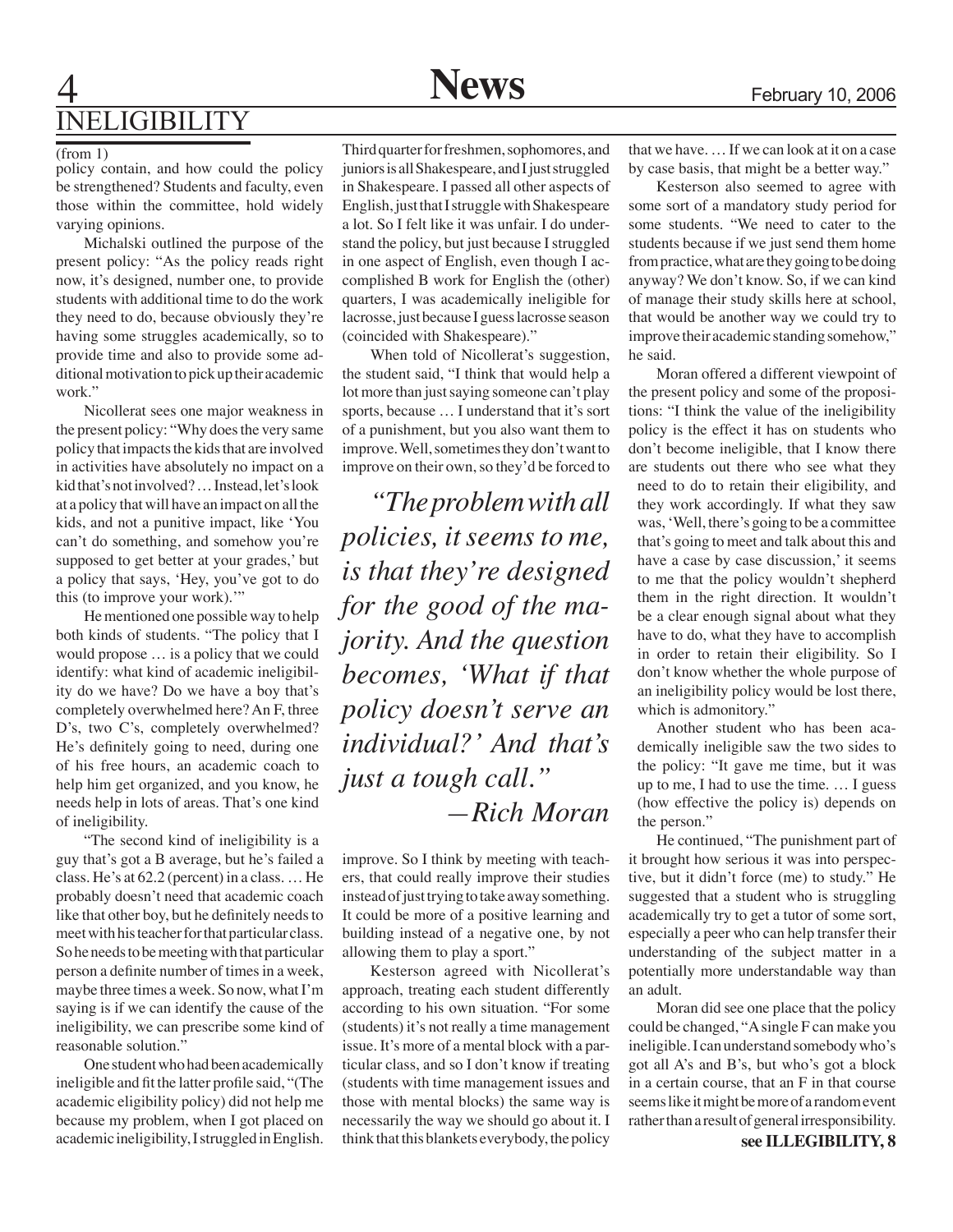## February 10, 2006 **Sports**

## Speedobills capture 4th straight MCC title

#### **Tony Meyer Reporter**

Then the St. Louis U. High swimming and diving team walked onto the Chaminade pool deck last Wednesday, they meant to prove themselves. The H20bills knew that a successful season meant finishing with a win at the MCC meet and claiming the conference title for a fourth year in a row. They wanted to win.

 On Wednesday, the Speedobills swam in a qualifying round in which the top twelve swimmers in individual races would then compete again on Friday. Placing in the top six at the qualifying round played an important role in the meet because the top six swimmers in each race competed in a champion heat on Friday and could not move down to the consolation heat of places seven through twelve.

Shaved down and focused only on qualifying in the top spots for Friday, the Streamlinebills dove into great position.

"Every single swimmer of ours qualified in at least the top twelve. That alone shows how hard our guys worked," head coach Fritz Long explained.

Also, the ChairatthebottomofFoPobills qualified all four possible swimmers in the top six places of the 200-yard individual medley, 100 backstroke, and 100 breaststroke, ensuring the Estamosnadandobills of crucial points.

Freshman John Heafner qualified in the 200 individual medley with a time of 2:09.49. Older brother junior Jim Heafner qualified in the 100 breaststroke with a time of 1:06.49.

 On Wednesday night, the 1meterbills dove at Chaminade in the all-MCC diving competition. Freshman Mick Dell'Orco placed third, Zach Berndsen placed fourth, and Nick Ruemker placed sixth. Freshman Ryan Berger finished in ninth place.

"I was really pleased with the way all

our divers performed. They had a really nice season," Long said.

 The Shavedheadbills returned to Chaminade on Friday in first place after the qualifying round. Long commented on the conclusion of the meet: "We had really great swims. I'm happy with the turnout. I think we really showed what kind of depth this team has and what we'll do in years to come. Most guys had a best time, even some of the state guys. A couple guys just missed qualifying, which was disappointing."

 The Speedobills swam hard and either kept their qualifying seed or advanced to a better position. Also, the relays the team used kept pace with the other teams and scored big points. The final score of the meet was CBC 234, DeSmet 246, Chaminade 304, and SLUH 407. The win marks the fourth year in a row for SLUH to win the varsity MCC conference title.

Now the SaintMichaelbills have their

**see BALD, 7**

Assistant coach Kent Kershen-

on the loss, "We defended well. They have a very special player in Sharpe ... but we did a much better job this time

there were bad

## Cadets KO Basketbills in 4th, 46-4

#### **Justin Rottger Core Staff**

The players were in their corners. The "Let's Get Ready to Rumble" guy did his routine. Last Friday it was round two of the 2006 version of SLUH vs. CBC.

In their first match up, SLUH fell to CBC 62-50. Following that game, SLUH started their successful run of the second half of the season, so they hoped to get sweet revenge this time around. Additionally, CBC was missing two guards, making the game ripe for the taking.

SLUH played extremely well in the first quarter. Tim Garvey drained a ten foot shot to give the Jr. Bills a 6-2 lead. Junior Andre Craig added his own three-pointer with 35 seconds remaining in the quarter and SLUH led the Cadets 13-4 after one quarter.

But a 9-2 scoring run in the second quarter let CBC claw their way back into the game, and SLUH's lead was cut to only one. After Joe Phillips converted one of two free throws near the end of the first half, the Jr. Bills held on tight to a 20-17 lead at the break.

However, CBC overtook the Jr. Bills with 5:30 left in the third quarter, taking their

first lead since scoring the first two points of the game. The Jr. Bills found themselves missing more easy shots again, allowing the Cadets to stay in the game.

Garvey made a nifty pass to Eric Hunt,

who was standing wide open underneath the basket for an easy two late in the third quarter, and SLUH regained the lead, 24-22, but the two teams were all even at 26 after three quarters of play.

But in the final frame, usually a strong quarter for the

Jr. Bills, CBC made the shots they needed to steal the win. The Cadets went up by five points with 5:30 remaining in the game.

SLUH staged a last ditch effort to come back; a Hunt three with 48 seconds left and a long two from junior Geno McNeil shortly thereafter gave the Jr. Bills a glimmer of hope. Then Garvey forced a big turnover with 15 seconds left, but any hope of a comeback was dashed when the Cadets' Jeremy Sharpe took the ball right back and slammed it in at the other end.

The Jr. Bills dropped their fourth MCC game of the season and fell back under .500 after the 46-40 loss to the Cadets.



**Tim Garvey drives the lane against CBC** 

spots at the end where our defensive rebounding, which is usually one of the strongest parts of our defense, let us down. They were able to keep some possessions alive and make some easy shots."

SLUH only missed nine shots in the game, but could only manage one offensive rebound.

"Usually we're a very strong offen**see BASQUETBOL, 7**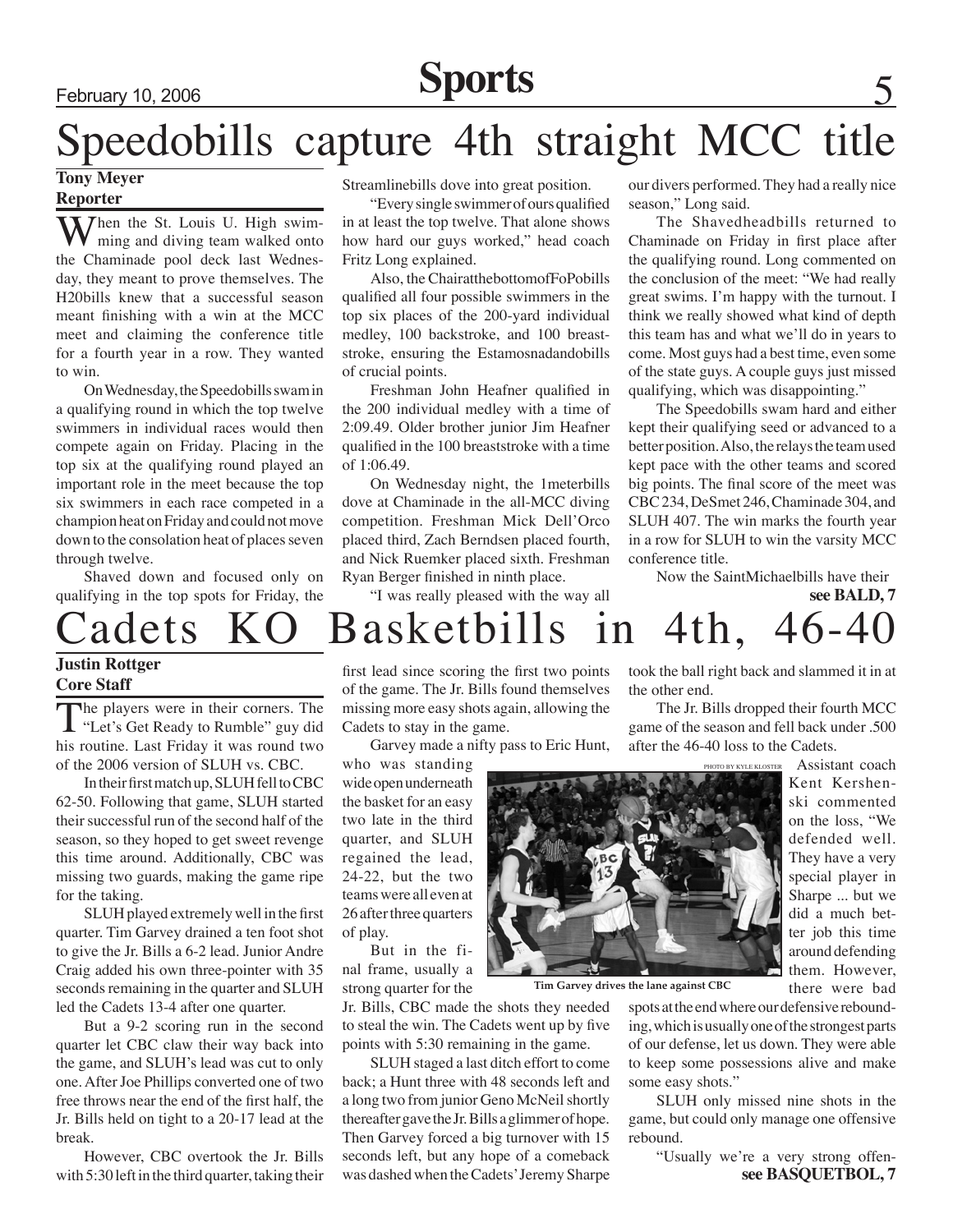## **Sports** February 10, 2006

## Busiebills sack Seckman, 3-1

#### **Matt Beezely Reporter**

The St. Louis U. High Icebills faced<br>
off against the Seckman Jaguars in the final game of the regular season last Saturday. The Jr. Bills played without four

players and two defensemen, with Austin Fitzgerald and junior Drew Nawrocki playing well under 100 percent because of injuries.

Despite the absence of so many starters, the



**Forward Clint Mohs sacrifices his body to take a shot on the Seckman goal.**

Jr. Bills stepped up to meet the challenge. The first period went scoreless until junior Dan Steck pounded the puck into the net with three minutes left to take the lead, 1-0.

The Puckbills continued to dominate the Jaguars, and Josh Engelbrecht got the second

## iflebills shoot past Quincy

#### **Nate Komorowski and Zach Brooks Reporters**

The Bulletbills of St. Louis U. High  $\perp$  stayed at home this past Saturday and shot against their archrivals, the Blue Devils of Quincy (Ill.) Senior High.

Discouraged by the previous matches lost by one point or by x's, the Anschützbills wanted to bring the season record to 2-3 against Quincy.

A lucky break for the Air-riflebills occurred when the Blue Devil's best shooter, Josh Holtman, failed to show up for the match. However, this incident could not stop the problems of the slumping seniors. Bryan Carlin and Joe Reinders each shot a very disappointing 566, well below the experienced shooters' average score. Sophomore Sam Gall shot a sub average 565, and junior Joel Schmidt took top honors on varsity with a 568. In the end, the Readyaimfirebills dropped their fourth match of the year to Quincy.

 The JV Longriflebills, consisting of Pat Ze Laya (562) and juniors Rob Perkins (561), Nate Komorowski (566), and Zach Brooks,

SLUH goal early in the second period, putting the Jr. Bills up two goals. Seckman managed to score a single goal after the referee accidentally blocked a SLUH defenseman, allowing a Seckman forward to race ahead with the puck on a breakaway.

The Jaguars attempted a comeback in the third period, but the less-than-100 percent defensive corps for the Jr. Bills stopped them cold. The CCMbills scored an empty netter with 26 seconds left in the third to ice the win, 3-1.

"It wasn't the best win going into

the playoffs, but the playoffs will make us work harder," commented head coach Charlie Busenhart.

Two days later, the U. High players woke up to find that they are the No. 9 seed **see TKACHUK , 7**

shot an impressive 2270, with Brooks leading the charge and the team by shooting a career best 581. Led on by the second highest score in the match, the JV Bills defeated the varsity team for the second match in a row. However, they failed to beat the Blue Devils, who scored 2314 points.

"I was impressed with our JV team, and happy to see them outshoot our seniors, but we have to stop losing to Quincy," said coach Will Bresnahan of the scores. The next meeting with Quincy is this weekend at Highland, Ill. for a 3-P smallbore competition.

Also this week, the freshmen shot their first team match on Tuesday evening against the Missouri Military Academy's air rifle team, who traveled from Mexico, Mo., to shoot.

Freshmen Jason Nienhaus, Joe Mueller, Adam Twist, and Charles Gerber, all in their first team match, gained valuable experience for later seasons. Nienhaus led the freshmen with a score of 493/600, but the team was ultimately defeated by the military academy by the score of 1920 to 1815.

## Racquetbills smash Webster

#### **Drew Burkemper Reporter**

The St. Louis U. High racquetball team finished off the regular season with their second win of the season against the Statesmen of Webster Groves.

Junior Ben Brooks played first and set the tone for the rest of the team, winning his match 15-0, 15-1. Brooks looked strong in his win and seemed pleased with his play afterwards. Brooks (8-2) will go into the State Tournament on Feb. 25 ranked second in his bracket.

Captain Justin Langan played next against an opponent whom he defeated left-handed earlier in the season. Playing right-handed in this match, Langan kept the Jr. Bills rolling with a 15-2, 15-2 win. The victory ended an interesting season for Langan (6-4), who will go into State ranked third in his bracket.

 The doubles team of junior Steve Baer and sophomore Joe Hoffman played next. They looked very strong in the first game, winning 15-4, but lost some momentum in the second game. Their play was not as sharp and communication was down, but they pulled out a 15-10 win. The duo, who experienced bonding as well as several changes in strategy as the season progressed, finished with a record of 7-3. They feel confident heading into State ranked second, and look to bring home a championship.

Mike Guilfoy, however, played next in a match that he does not want to remember. "I couldn't return his serve (in the first game) if I had to," said Guilfoy.

He was not playing his best and narrowly escaped with a 15-13 win. The second game went much better for the Jr. Bills' No. 3 seed, winning 15-1. Guilfoy will most likely enter the State tournament ranked second in his bracket and looks to avenge season losses with a win at State.

Junior Drew Burkemper played next in a match that almost did not happen because he did not have an opponent. That was taken care of, though, and Burkemper rolled to victory. He looked sluggish and out of position in the court, but still won 15-1, 15-4. The victory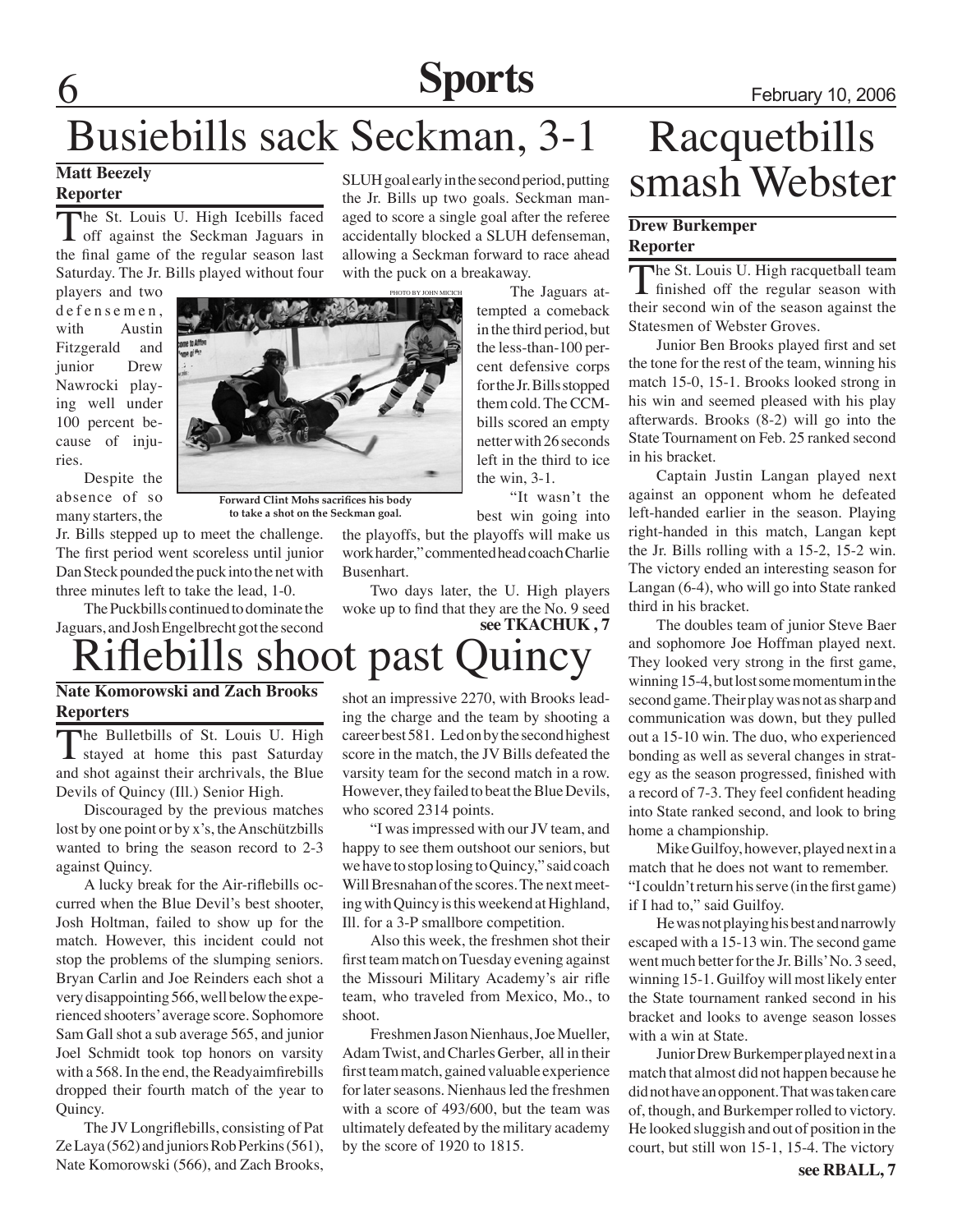### BASQUETBOL

#### $\sqrt{\text{from } 5}$

rebounding team, I think it's one of our greatest strengths, because we block out effectively. We place great emphasis on that, and it gives us a huge advantage in our games. But we need to have better than one out of nine. It was a slow-paced game, so we're not going to get a ton of them, but one or two can make the difference," Kershenski said. "It was just a well-contested MCC basketball game," he added.

Phillips said, "It was a tough loss to CBC, but we can still battle back against DeSmet and Chaminade, so hopefully we end (conference play) in a good way."

Despite the tough loss in round two of SLUH vs. CBC, the Jr. Bills can look ahead to another round two: SLUH vs. DeSmet. This is one of the biggest nights of the season, at least for seniors, as they will play in the final home game of the 2005-2006 season against DeSmet at 7 p.m. Tonight the team celebrates "Senior Night," and all seniors on the team will be recognized.

Garvey encourages fans to come. "(Tonight) is a big game with DeSmet, at least, for all these seniors. We know some guys at DeSmet, so it's a big rivalry. It'd be a big one for us to win; they're first place in conference now. We'll come out fired up and ready to go," Garvey said.

If you are only going to come to one game all year (except districts), come to this one. It is not only a special experience for the seniors on the team, but it is the last chance for senior fans to support their classmates in their final home game wearing the Jr. Billiken uniform.

### RBALL

#### (from 6)

ends a decent season for Burkemper (9-1), but a victory at State is what is really on his mind.

Mike Laurentius (8-2) and Jason Rusch (4-6) both had forfeits and played each other. Their rankings for State are not yet determined either.

"This is another step on the road to (the State Tournament)," coach Joe Koestner said.

 The Racquetbills (7-3) finished strong, but are hungry for a State title and a victory over favored rivals DeSmet and CBC.

### BALD

#### $(from 5)$

sights set on the state meet. The lineup is as follows: Wes Going, Michael Egan, junior Jake Roeckle, and freshman Morgan Cole will swim a 50 of backstroke, breaststroke, butterfly, and freestyle, respectively, in the 200 medley relay. Sophomores David Miller and Kip Tandler will swim the 200 freestyle; John Heafner in the 200 individual medley; Dell'Orco and Berndsen will represent the diving team; Wes Going and Roeckle in the 100 butterfly; Miller and Tandler in the 500 freestyle; Tony Kruse, Tony Meyer, sophomore Tim Dale, and Cole will swim a 50 freestyle each in the 200 freestyle relay; Wes Going, John Dombek, junior Brendan Mehan, and freshman Trent Going will swim the 100 backstroke; Jim Heafner and Cole will swim the 100 breaststroke; and Miller, Matt Ampleman, Dale, and Wes Going will swim a 100 freestyle each in the 400 freestyle relay.

The qualifying round for the state meet begins at 3:00 p.m. today at the St. Peter's Rec Plex. The final meet begins Saturday at 3:00 p.m. Come watch the team in their most important meet of the year.

### TKACHUK

#### (from 6)

into the playoffs. The Jr. Bills were hoping for a top eight seed, giving them a first round bye, but instead the Missouri Hockey coaches voted numerous teams that SLUH had either tied or beaten ahead of the Jr. Bills. Among these are Oakville and Fort Zumwalt South, whom the Jr. Bills tied, as well as Parkway South, Kirkwood, and Vianney, all of whom the Icebills defeated.

 The Jr. Bills finished the regular season 9-7-4, quite a record considering the tough MCC conference. All seven losses were at the hands of MCC teams, meaning the Jr. Bills were undefeated against teams not in the MCC.

SLUH faces off against Northwest in a three-game playoff. It takes three points to advance, so if each team wins one game, the series moves to a ten-minute mini-game to break the tie. The puck drops tonight at 10:00 p.m. at the Forum in Fenton, with the second game taking place on Saturday at 7:45 p.m. at Affton Ice Rink.

St. Louis' *only* weekly high school newspaper www.sluh.org prepnews@sluh.org

### Volume LXX, Issue 20 "Favorite Winter Olympic event" credits

**Editor in Chief:** Tim "curling (men's or women's)" Huether

**Sports Editor:** Andrew "women's ice hockey" Schroeder

**Features Editor:** Seth "ice fishing" Clampett

**Photography Editor:** Kyle "halfpipe" Kloster

**Editors:** Timo "ice dancing" Kim, Brian "figure skating exhibition gala" Krebs

**Core Staff:** Tim "snowman building" Malecek, Justin " men's ice hockey" Rottger, Dan "compulsory dance" Everson, Sean "slalom" Kickham, Chaz "women's skeleton" Landis, Scott "waiting until Beijing 2008" Mueller, Andrew "nordic combined" Mueth, Jim "super-g" Santel

**Staff:** Matt "watching 'Cool Runnings'" Hubbard

**Reporters:** Matt "speed skating" Beezely, Drew "moguls" Burkemper, Zach "biathalon" Brooks, Tony "polar swimming" Meyer, Kevin "glacier golf" Michniok,

**Computer Consultants:** Mr. Jon "Ice Climbers" Dickmann, Mr. Jon "Ladies' 1000m heat No. 8" Haefele

**Moderator:** Mr. Steve "four man bobsled" Missey

**Advisors:** Mr. Frank "two man bobsled" Kovarik, Mr. Tom "Jamaican bobsled" Broekelmann

**The** *Prep News* **is a publication of St. Louis University High School. Copyright © 2006 St. Louis University High School Prep News. No material may be reprinted without the permission of the moderators and editors.**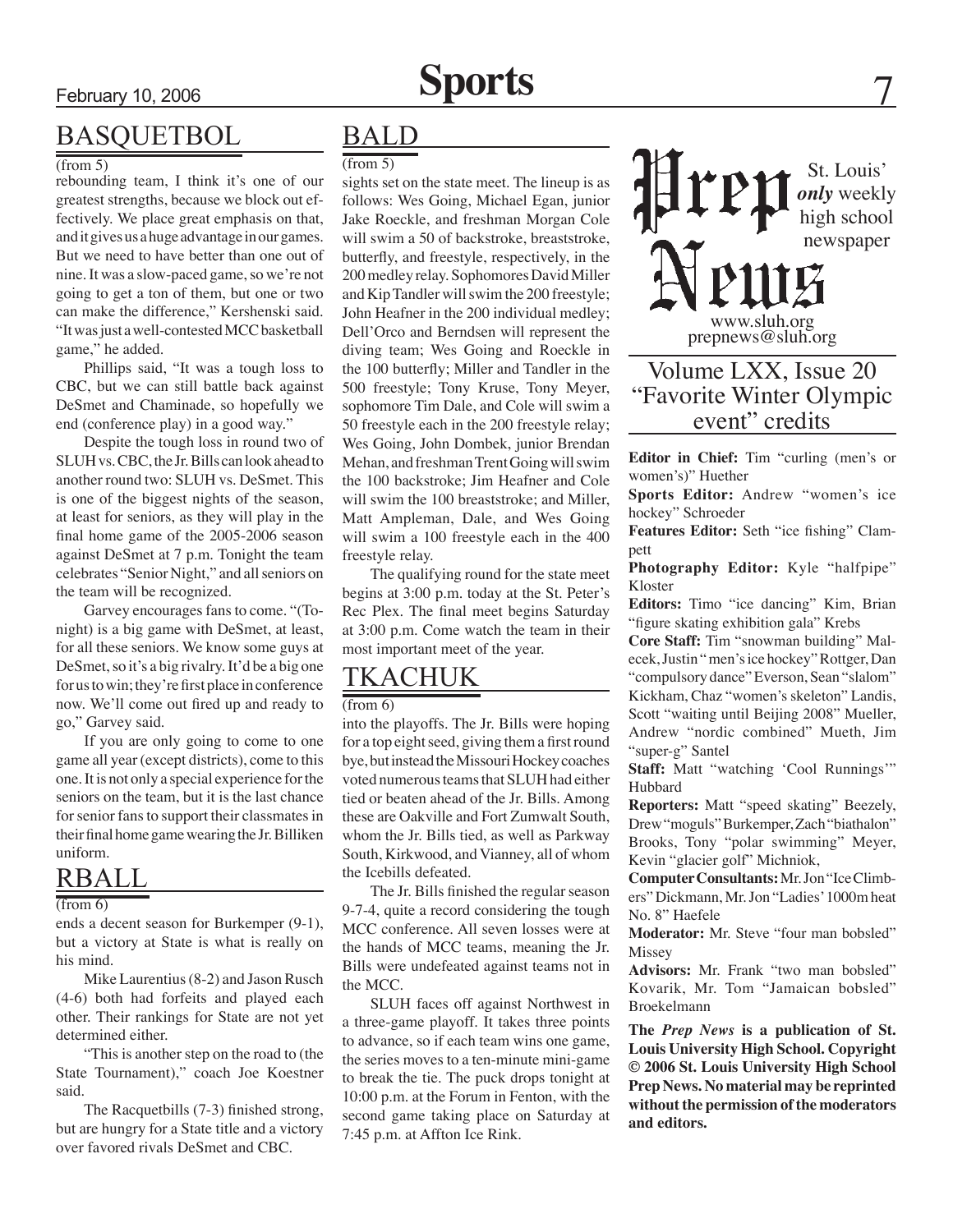

### **IGIBILITY**

#### $(from 4)$

Therefore, maybe the person doesn't need as loud a cautionary warning as the ineligible policy gives."

In regards to the current policy that takes away a student's extracurriculars to help him with time management, Nicollerat said, "I haven't seen any studies where a boy that is taken out of the things that he's doing well at, a struggling student is taken out of a thing that he's proud to be part of, that grades go up because of that. I haven't seen that study. … I've had discussions with students here and colleagues here, where boys who are struggling need the structure of the extracurricular activity."

Nicollerat continued, "I am not advocating that because a boy is an athlete, we should have a standard where we just kind of let him do his thing, and 'He can certainly stay in school here because he's an athlete.' If a guy can't cut it here, he can't cut it here. He shouldn't be here. But until that comes into play, I think we should allow him the opportunity to participate, and be involved in the other things that make him feel good about who he is."

Finally, Nicollerat outlined another possible change in the policy: "I would change the ineligibility to a probationary period, probationary meaning you're inching toward not being able to come here. So it's a big red flag if you're in this probationary period to administrators, student, parents, that we have a concern about your academic progress at St. Louis U. High. So the purpose of the probationary period in my mind would be to help the student put himself in the position for academic success and to alert the student, counselors, parents, administrators, that this student could be at risk, or is at risk academically."

Moran summed up his thoughts on the issue: "The problem with all policies, it seems to me, is that they're designed for the good of the majority. And the question becomes, 'What if that policy doesn't serve an individual?' And that's just a tough call. One thing I think it probably does is keeps us a little bit honest in our admissions policy. We don't want to accept students and then tell them for four years that they're ineligible. That would be a sad outcome.'

The fact that students who are academically ineligible can still practice was one thing

one down the center, but it has no painted lines and relies upon the cooperation of the drivers. However, juniors wanting to avoid the longer walk from the Science Center's "Dino" lot oftentimes pack too many cars into the lot to allow a safe exit from the lot in the afternoon.

Last Thursday, a junior hit fellow junior Peter Zylka's Volvo station wagon while pulling out of the packed lot. He smashed its left rear taillight and dented its tailgate; however, the junior, whose name has not been released, did not realize that he'd had an accident and drove off without claiming responsibility, according to Director of Facilities Patrick Zarrick. Zylka's mother reported the accident to Assistant Principal for Student Welfare Eric Clark, who made an announcement to the student body asking the driver to report himself. That same Friday, the junior came to Clark saying that he may have been responsible, and contacted Zylka, settling the issue.

"They came forward, and everything's fine," said Director of Security Charlie Clark, who talked to both involved parties, "It turned out to be no big deal because they came forward."

Nevertheless, spurred by the accident as well as other complaints of overcrowding and blocking in cars, Charlie Clark has altered his parking policy for the lot. Charlie Clark previously sought to fit as many cars on the lot as possible, until complaints began arriving from students and parents, which "spurred me into action to have to limit (the lot's capacity)," he explained.

Now, Charlie Clark or a security guard directs the flow of traffic in the lot and closes the lot whenever they think it has reached

that all those interviewed could agree on as being something up for discussion and change.

Linhares said, "If time is the issue, or if one of the assumptions is that time is the issue, if he's still coming to daily practice, he's certainly still spending the time (with the activity). Even on that obvious of a level, it looks like there are things to think about."

Although the committee has only met once, according to Michalski, it hopes to present any suggested changes to the policy by the end of February.

 $(\text{from 1})$  its maximum safe capacity. The juniors who arrive after the closing of the gate must then park on the Dino lot.

> "We're trying to get about 50 to 60 cars in there ... but it's dependent upon how the guys park. If they park close together, then they can get 60, if they don't park close together, then there's going to be 50. Because we don't really have any lines out there, we're kind of dependent on how the kids (park). I'm trying to leave it up to the kids less. Before, I was kind of leaving it up to the guys to figure out; now I want to mandate how many cars are in there as best I can," Clark clarified.

> Still, the dilemma will only exist until the lot is bulldozed on March 1, so the construction of a permanent lot in the same location can begin, according to Zarrick. Zarrick and President David Laughlin are discussing where juniors and sophomores will park in the meanwhile. Possibilities include a more complete use of the Dino lot, or the creation of a new gravel lot farther south of school, which would be off of the interesction of Wise Ave. and East Rd., at the location of the last remaining warehouse behind the school (which will be demolished at the beginning of March). A third possibility would be parking at nearby Forest Park Community College and shuttling students to school.

> The new lot will be paved by Easter, large enough to hold all juniors and sophomores. After the end of the school year, the construction will require destruction of the senior lot to make way for a new grassy space, part of Vision 2000.

### Winkeler

#### (from 3)

up their profiles, as do I. The Internet is a common expressive tool for our generation. We often converse in the same way we might interact in everyday speech. We make jokes, use sarcasm, and express anger just as we would when speaking in person. Oftentimes we relate facts and opinions to our peers concerning events in our everyday lives, and sometimes these comments can be considered inappropriate to certain audiences. Since the Internet is such a common part of our lives, the problems will persist unless the administration deals with Internet usage just as they would any other policy.

Andrew Winkeler, '07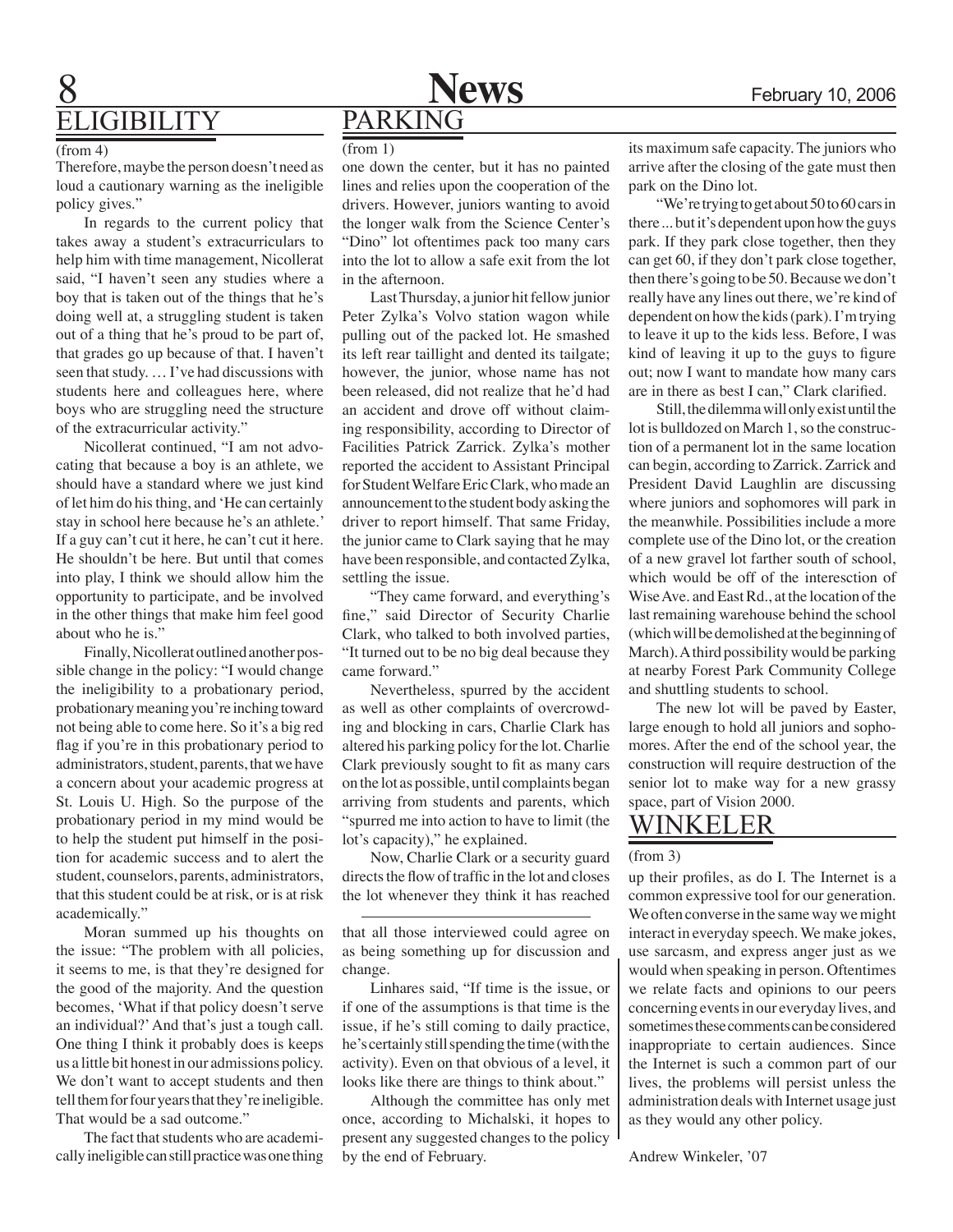## February 10, 2006 **Reflection** Senior Project '06: Journey to Honduras

#### **Shane Lawless Special to the** *Prep News*

Holding my breath, I opened the white envelope. No acceptance letter from any college worried me as much as that letter. I quickly scanned it, searching for the answer. As I read the paragraph naming me as one of the six students chosen to travel to Honduras for senior project, a wave of excitement and relief washed over me. It took all of my strength not to shout out loud with joy. I would have a once in a lifetime chance to go to exotic Honduras with its lush jungles and Mayan ruins. However, I was just as excited by the fact that I would spend most of my time there working with little kids.

I was so excited that the next ten months flew by until it was 2:30 a.m. on December 28. As I paced around my house waiting for my parents to wake up and drive me to the airport, I suddenly realized what I was losing. I would be leaving behind my friends, my family, my house, cheeseburgers, and the English language, not to mention the rest of American culture.

When our plane touched down in San Pedro, I disembarked from the plane with my fellow Americans into a world I had only the vaguest ideas of from what I read in *National Geographic* and Google. Almost immediately, we were swarmed by dozens of Hondurans conversing in rapid Spanish, trying to help us with our luggage and earn some spare change. I soon came to realize that this would be a common scene during our trip: Hondurans mobbing the wealthy "gringos" for even the smallest gift of money or food.

 The next day we got our first good look at Yoro. While barely a village by our standards, it was a sprawling city by Honduran

standards. I soon found out how hard life in Honduras was. During the trip, I had to take cold showers and survived on a steady supply of flavorless beans, tortillas, and rice. We couldn't even flush toilet paper because of the inefficiency of the city's plumbing system. However, by Honduran standards, the family we were staying with was extremely well off. Without clean water, many people used the river for bathing and washing clothes. Also, since the town had no effective way to dispose of trash, the people there had to resort to burning it, contributing to the pollution already caused by the crude engines of their trucks.

Ten-foot-high walls, often topped off with barbed wire or glass shards, surround most houses for protection. Every house also seemed to come with its own vicious-looking guard dog. It was also quite common to see people walking around with machetes and pistols. While these defensive measures seemed incredibly extreme to me, I soon found that there's no such thing as overprotection in Honduras. I learned that several people had been held up at gunpoint in the

middle of the day and were robbed. The police and military in Yoro wouldn't lift a finger to help the citizens unless they were bribed, so the people felt like they needed to take their own steps to protect themselves. Seeing these things really moved me because the people there could take nothing for granted, not even their safety.

During our stay, we got to see firsthand some of the many problems that go along with living in a Third World country. There were several power shortages, and sometimes the town had to go days without running water. Due to the constant rain, which washed away the dirt streets, most of the roads in Yoro were under constant reconstruction and had to be repaved half a dozen times. There

*"I soon realized that she was the reason I had come to Honduras. Fatima needed constant attention and I was the only chance she had of getting any."*

were also many new houses left only half completed because their owners ran out of money halfway through and could not afford to finish the rest. One of the worst parts of Yoro was outside the main town, where people lived in houses that were little better than shacks and offered scant protection against the elements.

 We began our work at the nutrition center, where fifteen little children were cared for by only a handful of women for the smallest of salaries. The children suffered from all kinds of pains and illnesses ranging from malnutrition to parasites to abuse at home. I knew going in that I would become attached to every single one of those children.

 However, out of all the kids, a little girl named Fatima became my favorite. Fatima was one year old, but was obviously underdeveloped because of her difficult home life. She couldn't stand, couldn't crawl, and couldn't even hold herself up under her own power. She would just lie there like a lifeless doll.

She didn't even show emotion. The only sound she made was to cry whenever I tried to put her down. At first this made me shy away from her. Her legs were also covered in a rash that remained during our whole stay, which she would scratch until she cut herself unless I prevented it.

I didn't want to be tied down to a single kid all day, which is what happened if I picked up Fatima, especially if I couldn't even interact with her. However, I soon realized that she was the reason I had come to Honduras. While other kids like Lorenzo were happier playing by themselves, Fatima needed constant attention and I was the only chance she had of getting any.

I resolved to make some kind of progress with Fatima by the end of the trip. I would take her for walks around the large field by the center, show her how to play with blocks, and even try singing her to sleep because leaving her awake and crying at night felt like a knife in my gut. While I did get her to fall asleep, the minute I put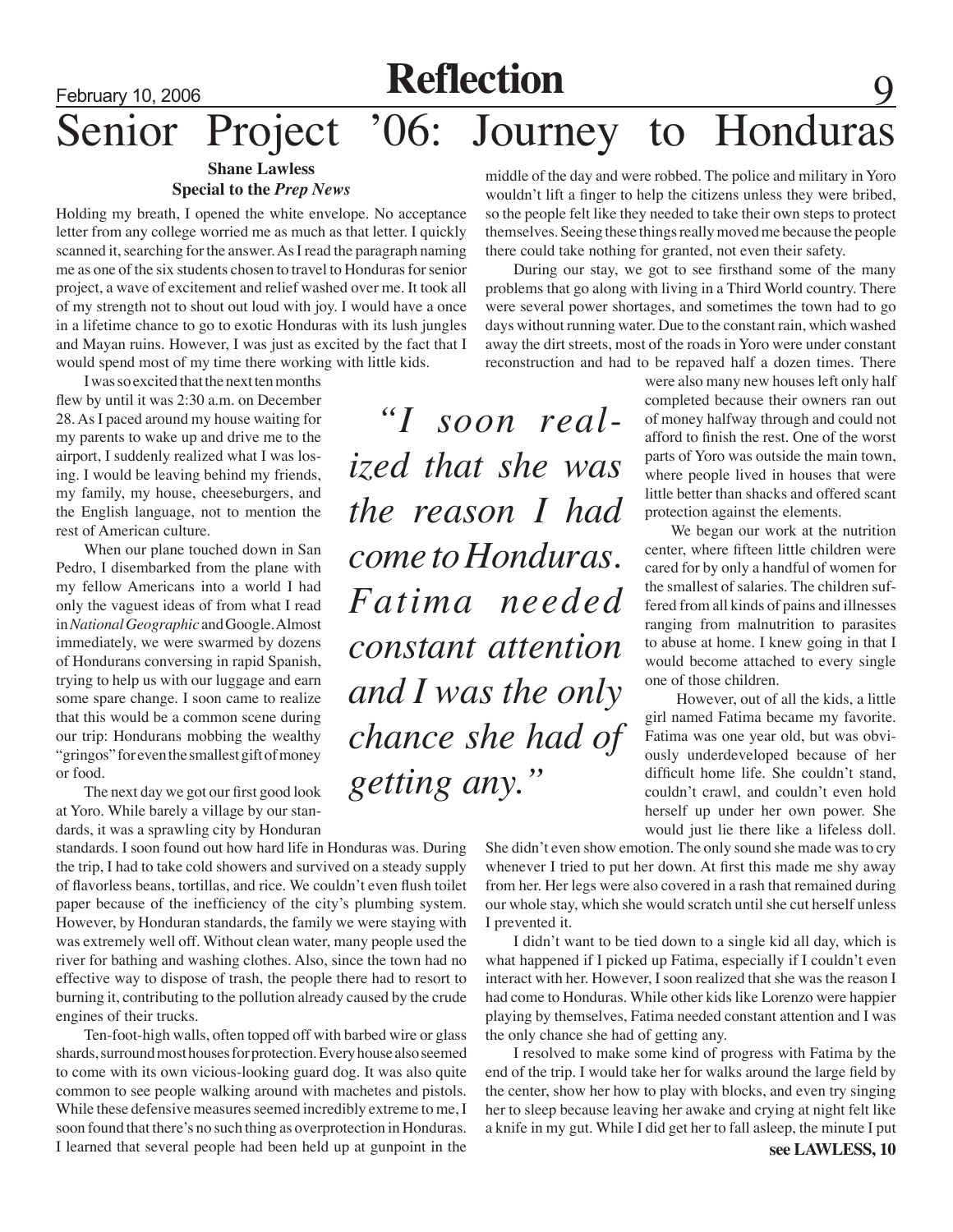## Lawless

#### (from 9)

her in her crib, she would wake up and cry.

 However, I did meet with success on other fronts. After just three days, I got to see Fatima smile for the first time. I also helped her go from eating just a single bowl of the mush at mealtimes to two and sometimes even three, knowing that she needed all the nourishment she could get. By the second week, I could occasionally get her to

laugh by holding her over my head like an airplane or by tickling her nose. She soon learned to pull herself up in her crib under her own power and would occasionally crawl short distances.

While I was amazed at the progress Fatima had made in such a short time, what amazed me even more was knowing that I had played a large part in getting her there. But with success came some setbacks. Halfway through the trip, Fatima suddenly began refusing to drink her milk with dinner. I worried that she would relapse, but this problem was solved with a tear dropper.

Besides this, Fatima continued to improve. While her rash on her legs remained, it cleared up enough

that it wasn't a constant bother to her. She began crying less during bath time and even seemed to enjoy it on occasion. She was crawling around by herself and was even playing with some of the other kids.

Her progress led me to let her do more on her own to make sure she didn't become too dependent on me, since I knew we would have to leave. It pained me to let her go instead of holding her, but I realized that this project was about giving the kids what they needed, not about what I wanted, and Fatima needed to learn to do things on her own.

 One day, her parents even came and visited the center. When I saw that they were both around my own age, all of my anger toward them evaporated. All throughout the trip I was angry that the parents of such beautiful, precious children could let their kids fall into such bad shape that they needed to come to the center. But in the moment that I saw Fatima's mother pick her up and give her a kiss on the forehead, I realized that they loved her as deeply as it is humanly possible to love someone. Like me, they had realized that they had to think about Fatima's needs before their own desires, and leaving her at the center was the best thing for her, no matter how much they wanted her to stay with them.

Finally, the day came that I had dreaded. It was our last day at the center and we had to say our goodbyes before coming home. I found myself wanting just a little more time at the center. I didn't want to say goodbye to the children to whom I had grown so attached and had who taught me so much about myself. Nevertheless, I knew that we had to leave, so when the time came I said my goodbyes, tucked in my last baby, and had my last goodnight kiss.

Fatima made leaving the most difficult for me. Earlier, I had placed her on my shoulders and walked her around like usual. As we got back to the center, I sat her down on my lap, just looking at her, admiring her for her physical and spiritual beauty.

As she sat on my lap, she suddenly gazed up at me. Then she uttered two syllables that I will never forget for the rest of my life: "Dada." I was so taken aback. I had never heard Fatima say any-

*"It pained me to let her go instead of holding her, but I realized that this project was about giving the kids what they needed, not about what I wanted."*

thing before. I was so amazed that she could actually talk. But what dwarfed even this amazing progress was the fact that she used her first words to call me "dada." Never have I been so moved. I don't even know if Fatima understood what she was saying to me, but to think that I had been like a father to her for even a short time made me realize that my senior project had been more of a success than I could have ever hoped for, both for those kids and for myself.

I realized that for all I gave to Fatima and the rest of the kids, they had given me back a thousand fold. I had gone to Honduras expecting a chance to learn to appreciate all I am blessed with and the opportunity to

experience a culture that I could only imagine. I came away with something a million times more valuable: the knowledge that I made a difference in the lives of sixteen children who have so little. And while many of the kids are too young to remember us for longer than a month after we left, I know their bright, smiling faces are etched into my mind forever. I could never forget them and all they taught me about being a man for others.

The Dauphin Players of St. Louis University High School present:

*Fiddler on the Roof* Show times: Thurs. Feb. 16, 7:30 p.m. Fri. Feb. 17, 7:30 p.m. Sat. Feb. 18, 7:30 p.m. Sun. Feb. 19, 2:00 p.m. and 7:30 p.m. Tickets: \$5 pre-order \$7 at the door For more information, call the box office at 314-531-0330 ext. 173

**Attention: the Eating Club will be having a Nacho Sale during Activity Period in the cafeteria on Monday.**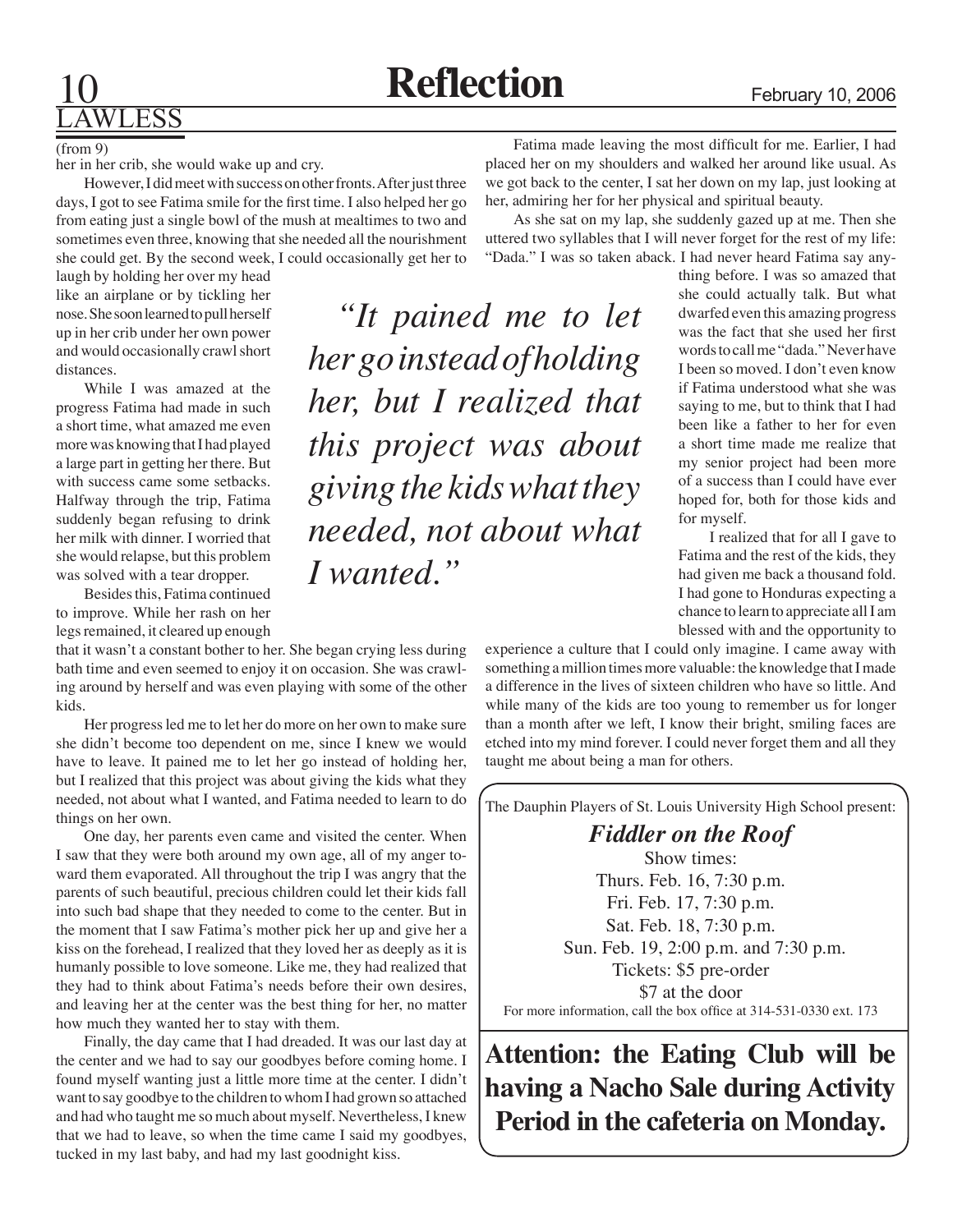### February 10, 2006 **News** 11 **BOOKSTORE**

#### $\overline{(from 2)}$

and it's more efficient. … The SLUH way works too, (but) it's obviously much easier online. … I haven't heard any problems. The kids get on and bing, bing, bing, and they are done." Cor Jesu Academy switched to an online book ordering system three years ago.

The administration had also been slightly concerned with the unpredictability of the book sales; essentially, the number of books the school orders is a guess (an educated and nuanced guess, but a guess nonetheless). At the end of the school year, books that are not sold have to be shipped back to the supplier at the expense of the school. Ordering books online would not only save the school the hassle of figuring how many books to order, but also eliminate the possibility of overstocking.

"Before, I would order all the books and get them ready for the students," said Sr. Maureen Flynn, who coordinates the book orders at Cor Jesu Academy. "A lot of textbook companies were not allowing returns, … so it wasn't as cost effective, and it was taking up a lot of time."

Flynn continued, "For the most part, people like (the online system) better. What's nice about it is that they can order (books) new and they can order them used. … The online bookstore is very easy to use and will direct you to the books the students need."

A *Prep News* poll asking juniors and seniors about their bookstore experiences and opinions about switching to an online book system found that, in general, students expressed mild satisfaction with their experiences with the bookstore. However, the problems students mentioned differed from those recognized by the administration. Many students related that the bookstore sometimes does not receive books on time or sells out quickly, causing delays in class, and that the bookstore's hours are too short. Despite these complaints, a clear majority of students felt that the bookstore adequately provided students with books.

A large majority of those polled said they relied on vendors besides the bookstore to buy books. Over 80 per cent reported that

they often bought books from upperclassmen, at local commercial bookstores, or from online book suppliers such as amazon.com and similar sites.

In addition, a slight majority of students tentatively supported changing from the current book system to an online book system, saying they could then purchase books on their own time without having to wait in the notoriously long lines. However, students also often raised concerns about shipping time, the cost of books, the lack of a quick

*"When I was a student here back in the Middle Ages, (the bookstore) had a very small space and the lines (of students on book days) were 50 or 60 feet (long). ... You got to the window and sometimes they had your book and sometimes they didn't." —Joe Schulte*

> way to replace lost books, and how the National Honor Society used book sale would work in the absence of a book day.

> Efficiency aside, however, part of the bookstore's aura is its nostalgic value. For some parents book days call up fond memories of conversations with other parents in the line and with Mother's Club volunteers helping parents navigate the stacks of books.

> "(Freshman Book Day) becomes your first encounter with the community. … (Online book ordering) takes away the possibility of any personal initial encounter with the school," theology teacher Rosemary Queathem said.

> Parent Sue Broom added, "(At SLUH book days), the thing that is nice is you see people … (and) you get to see the book. …

At Cor Jesu, you go online, order the book, and it comes in the mail."

For alumni and faculty pillars in the SLUH community, the bookstore also carries the spirit of SLUH icons from the past, such as Brother Thomas Thornton, S.J., who single-handedly coordinated all the workings of the bookstore for about 40 years prior to 1994. Even now, nearly every alumni teacher or SLUH instructional icon can relate with a twinkle and a grin a story or two of Br. Thornton's good-natured if

somewhat unorthodox business practices and his curmudgeonly corpulent canine companion Doxie.

 Nostalgia aside, online book ordering carries its own individual set of problems, such as parental computer literacy, or lack thereof, and the transfer of shipping costs from the school to parents. However, students and parents from Cor Jesu have downplayed the significance of these objections, noting that students can easily navigate the website for parents and that the website used by Cor Jesu will provide free shipping if the order is placed in a certain time frame.

 The proposal of online book ordering boils down to the quintessential argument about technology: is the gain in efficiency and convenience worth the sacrifice in tradition and community? And is such a change right for SLUH? If anything SLUH is a place of tradition, from the legends of great Jesuits from the past,

to the Running of the Bills, from the raucous revelries of Senior Follies, to the plaque outside the locker room that reads: "Tradition Never Graduates."

"The world has gotten to 'fast food.' We are not as leisurely as we once were. We have a tendency to be more demanding," theater teacher Joe Schulte said. "When I was a student here back in the Middle Ages, (the bookstore) had a very small space and the lines (of students on book days) were 50 or 60 feet (long)." Schulte continued, "You got to the window and sometimes they had your book and sometimes they didn't. … Nobody's ever been perfectly happy, but the system has worked. Is it efficient? I can remember long lines and I can remember when the lines (got) shorter. I figured that's just the way it was."